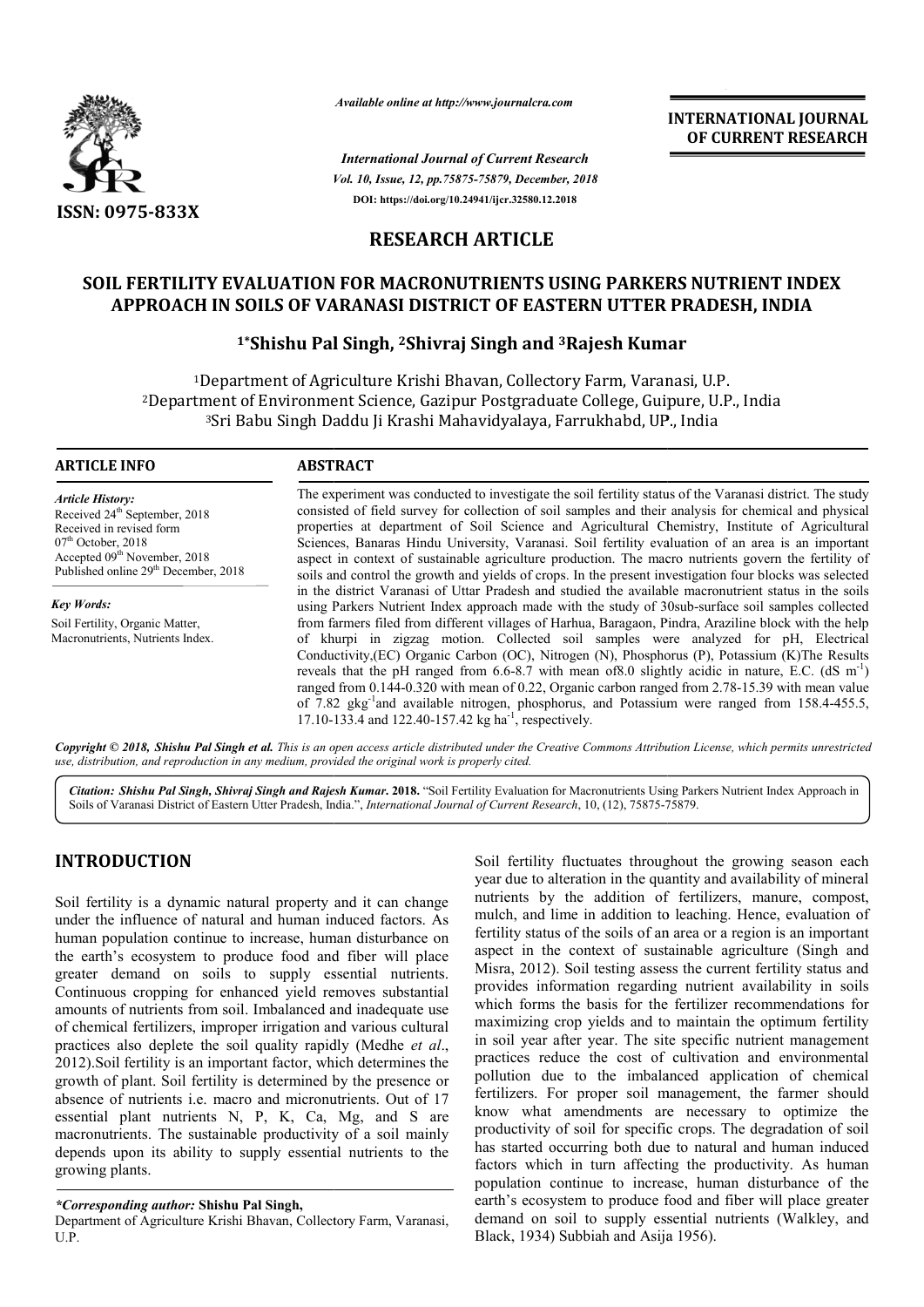The present study was undertaken to know the macro nutrient status with electrochemical properties of soils of different villages of the four blocks of Varanasi. Present investigation was useful in judging the deficiency of macronutrient element and thereby use of fertilizers depending on their status. The soils have ability to supply sufficient plant nutrients has decreased with higher plant productivity level associated with increased human demand for food. Therefore one of the greatest challenges today is to develop and implement soil, crop and nutrients management technologies that enhance the plant productivity and quality of soil, water and air. The evaluation of soil fertility includes the measurement of available plant nutrients and estimation of capacity of soil to maintain a continuous supply of plant nutrients for a crop. The availability of nutrients depends on various factors such as type of soil, nature of irrigation facilities, pH and organic matter content. According to (Lal, R. and Singh, B.R. 1998). soil quality degradation process with reference to productivity or fertility encompasses physical chemical and biological degradation process.

# **MATERIAL AND METHODS**

**Description of the Study Area:** Geographically the district Varanasi is situated at  $25^018'$  of Northern latitude,  $83^0$  03' of Eastern longitude and at an altitude of 128.83 m above the mean sea level in the Indo-Gangatic plain of eastern Uttar Pradesh. The district Varanasi having alluvial soil lies in semiarid region to sub humid belt of Northern India. It is often subjected to extreme of weather condition. The mean annual precipitation is 1100 mm.

The area occasionally experiences winter cyclonic rain during December to February .In term of percentage of total rainfall, about 84% is received from June to September, 0.7% October to December, 6% from January to February and 9.3 % from March to May as premonsoonic rain .The mean relative humidity of this area is about 68% with maximum 82% and minimum 30% during July to September and April to early June, respectively. The minimum and maximum average temperature of the area range from  $4.4^{\circ}$  to  $28.2^{\circ}$ C, respectively. The temperature begins to rise from February onward until the summer often exceeding  $45^{\circ}$ C in the month of May and June. During these extremely hot months desiccating winds blow from west to east and dust storm frequently occurs. The **Location and Global Position and** locations map of study area has been given in table1 and fig. 1.

**Soil Sampling and Analysis:** Agriculture is an important livelihood activity among the people of Varanasi district. Major Agro ecosystems in Varanasi district are paddy, wheat and vegetables etc. four block of Varanasi were selected from different agro ecological zones. 35 Surface soil samples (0-15 cm) were collected in in butter paper bag as per the standard procedure. Quartering technique was used for preparation of soil sample. The samples were dried in air and passed through 2 mm sieve and stored in cloth bag. The processed soil samples were analyzed for pH (2:5 soil water suspension), electrical conductivity (conductivity meter), organic carbon (Walkley and Black, 1934), Available N was determined by alkaline KMnO method (Subbiah and Asija, 1956), available phosphorous by spectrophotometer (Bray and Kurtz, 1945), available potassium using flame photometer, S by CaCl extraction 2 method as out lined by Tabatabai (1996).

# **RESULTS AND DISCUSSION**

### **Electrochemical Properties of soil**

**Soil pH:** Data presented in table 2shows that the pH value ranges from 6.6-8.7 with mean value of 8.08. The acidity, neutrality or alkalinity of a soil is measured in terms of hydrogen ion activity (active concentration) of the soil water system. The pH of the study area of the cultivated lands of Varanasi district are mostly (66%) strongly alkaline (pH 8.1- 9.0) in reaction and 28% are mildly alkaline (pH 7.4-8.0); rest only 6% soils are neutral (pH 6.6-7.3) in reaction due to different physiography of the locations. Formation of carbonates of sodium and alkalization in soil take place as a result of carbonation of alumino-silicate minerals in presence of water (through rainfall).

 $NaAlSi<sub>3</sub>O<sub>8</sub> + H<sub>2</sub>O + CO<sub>2</sub> = HAlSi<sub>3</sub>O<sub>8</sub> + NaHCO<sub>3</sub>$ 

 $2NAHCO<sub>3</sub> \rightarrow Na<sub>2</sub>CO<sub>3</sub> + CO<sub>2</sub> + H<sub>2</sub>O$ 

 $Na_2CO_3 + 2 H_2O \rightarrow 2Na^+ + 2OH^- + H_2CO_3$ 

**Electrical Conductivity (E.C.):** Conductivity, as the measure of current carrying capacity, gives a clear idea of the soluble salts present in the soil. It plays a major role in the salinity of soils. Lesser the EC value, low will be the salinity value of soil and vice versa. Even though, soil conductivity is influenced by many factors, high conductivities are usually associated with clay-rich soil and low conductivities are associated with sandy and gravelly soils. This is a result of the shape and physical properties of the particles which make up the soil Data presented in table 2 shows that the Electrical conductivity of some cultivated soils in Varanasi district varied from 0.144 to  $0.320$  with mean value of  $0.220$  dSm<sup>-1</sup>. The category of the soils with respect to conductivity (total soluble salts) in normal, as the EC of soils are below 1.0 d Sm-1

**Soil Organic Matter (SOM):** The term 'Soil organic matter' embraces the whole non-mineral fraction of soil, and consists essentially of a series of products, which range from decayed plant and animal tissues of fairly amorphous brown to black mineral, bearing no trace of the anatomical structure of the material, that is normally defined as the 'soil humus'. Because of the complex nature of soil humus which contains a wide variety of organic molecules, difficulties are encountered in the identification of such molecules. Attempts have, however, been made from earlier times to quantify soil organic matter simply by determining the organic carbon content of soil. Data presented in table 2 shows that the mean of SOM in the study area of was  $7.81 \text{ g kg}^{-1}$ .73% of the cultivated lands was found in medium range of organic matter. Most of the lands of Varanasi district about ¼ lands were noticed low organic matter content.

**Nutrient Status in Soil:** In plant nutrition, available nutrient is that portion of the nutrient in soil that can be easily absorbed and assimilated by the plants. Available nutrient constitutes only a small portion of the total nutrient present in soil. Macronutrients or major nutrients so called because these are required in large quantities, more than that of iron. Among the macronutrients, N, P and K are termed as primary nutrients because of their large requirements by the plants, where Ca, Mg and S are termed as secondary nutrients because of their moderate requirements by plants.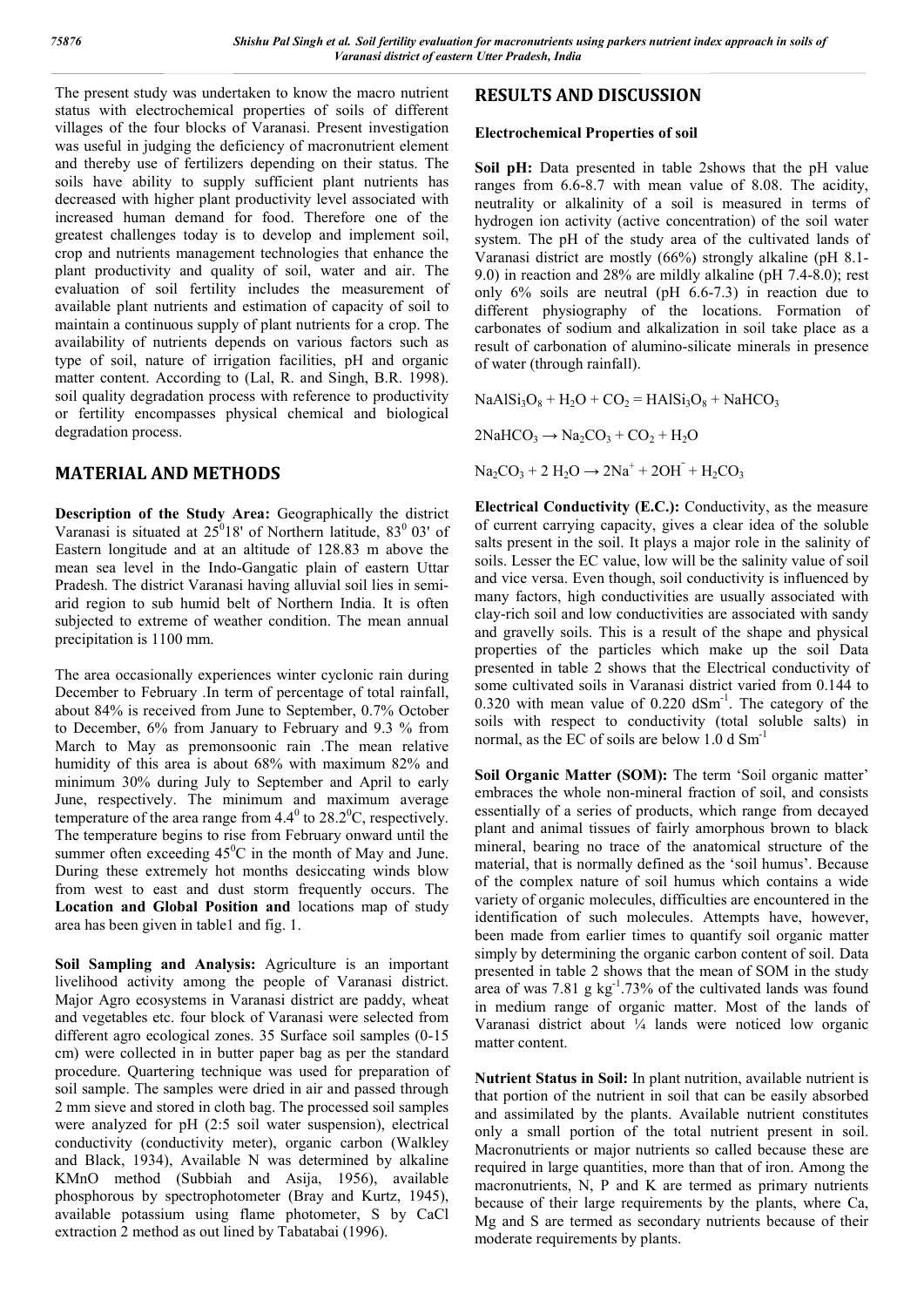#### **Table 1. Location and Global Position of Soil Samples**

| S. No | Sampling Location | <b>Global Position</b>                              | S. No | Sampling Location | <b>Global Position</b>                              |
|-------|-------------------|-----------------------------------------------------|-------|-------------------|-----------------------------------------------------|
|       | Pura Raghunathpur | N 24 <sup>0</sup> 15.039'E 83 <sup>0</sup> 54.081'  | 16    | Dharmalpur        | N 24 <sup>0</sup> 24.282' E 83 <sup>0</sup> 52.129' |
|       | Pura Raghunathpur | N 24 <sup>0</sup> 15.039' E 83 <sup>0</sup> 54.081' | 17    | Dharmalpur        | N 24 <sup>0</sup> 24.220' E 83 <sup>0</sup> 52.089' |
|       | Pura Raghunathpur | N 24 <sup>0</sup> 14.926' E 83 <sup>0</sup> 53.282' | 18    | Dharmalpur        | N 24 <sup>0</sup> 24.179 E 83 <sup>0</sup> 52.147   |
|       | Raghunathpur      | N 24 <sup>0</sup> 14.994' E 83 <sup>0</sup> 53.315' | 19    | Sahapur           | N 24 <sup>0</sup> 25.734 '83 <sup>0</sup> 250719'   |
|       | Raghunathpur      | N 24 <sup>0</sup> 14.879 E 83 <sup>0</sup> 53.321   | 20    | Sahapur           | N 24 <sup>0</sup> 25.994 'E 83 <sup>0</sup> 50.362' |
|       | Raghunathpur      | N 24 <sup>0</sup> 14.932' E 83 <sup>0</sup> 42.901' | 21    | Sahapur           | N 24 <sup>0</sup> 25.694 'E 83 <sup>0</sup> 50.462' |
|       | Sagunaha          | N 24 <sup>0</sup> 14.816' E 83 <sup>0</sup> 52.419' | 22    | Deura             | N 24 <sup>0</sup> 24.538 'E 83 <sup>0</sup> 53.112' |
|       | Sehmalpur         | N 24 <sup>0</sup> 27.636' E 83 <sup>0</sup> 50.727' | 23    | Deura             | N 24 <sup>0</sup> 24.433 'E 83 <sup>0</sup> 52.936' |
|       | Sehmalpur         | N 24 <sup>0</sup> 27.737' E 83 <sup>0</sup> 50.302' | 24    | Kashipur          | N 24 <sup>0</sup> 24.590 'E 83 <sup>0</sup> 52.988' |
| 10    | Sehmalpur         | N 24 <sup>0</sup> 27.76'7 E 83 <sup>0</sup> 50.411' | 25    | Kashipur          | N 24 <sup>0</sup> 24.259' E 83 <sup>0</sup> 52.676' |
| 11    | Sehmalpur         | N 24 <sup>0</sup> 27.678' E 83 <sup>0</sup> 51.179' | 26    | Kashipur          | N 24 <sup>0</sup> 24.590 'E 83 <sup>0</sup> 52.988' |
| 12    | Bhatauli          | N 24 <sup>0</sup> 27.67' E 83 <sup>0</sup> 51.312'  | 27    | Gaura             | N 24 <sup>0</sup> 25.278' E 83 <sup>0</sup> 51.678' |
| 13    | Awashanpur        | N 24 <sup>0</sup> 24.187 'E 83 <sup>0</sup> 52.643' | 28    | Gaura             | N 24 <sup>0</sup> 25.647 'E 83 <sup>0</sup> 51.223' |
| 14    | Awashanpur        | N 24 <sup>0</sup> 24.189' E 83 <sup>0</sup> 52.197' | 29    | Gaura             | N 24 <sup>0</sup> 14.221 'E $83^{0}$ 52.110'        |
| 15    | Ghamahapur        | N 24 <sup>0</sup> 27.636' E 83 <sup>0</sup> 50.327' | 30    | Gaura             | N 24 <sup>0</sup> 14.918 'E 83 <sup>0</sup> 52.313' |

#### **Table 2. Electrochemical Properties and Macronutrients Status in Soils**

| S.No.                    | pH          | $\rm EC$        | OC Kg $^{\hbox{-}1}$ | Available N (kgha <sup>1</sup> ) | Available $P(P_2O_5)$ (kgha <sup>1</sup> ) | Available K (K) (kgha <sup>1</sup> ) |
|--------------------------|-------------|-----------------|----------------------|----------------------------------|--------------------------------------------|--------------------------------------|
| 1                        | 8.5         | 0.275           | 3.39                 | 338.8                            | 29.00                                      | 156.42                               |
| $\boldsymbol{2}$         | 8.0         | 0.361           | 12.69                | 348.3                            | 99.00                                      | 142.21                               |
| $\mathfrak{Z}$           | 8.2         | 0.161           | 6.45                 | 421.6                            | 79.30                                      | 144.27                               |
| $\overline{\mathcal{A}}$ | 8.2         | 0.163           | 12.69                | 348.3                            | 84.30                                      | 134.50                               |
| 5                        | 7.7         | 0.138           | 4.42                 | 311.6                            | 132.1                                      | 142.53                               |
| 6                        | 8.1         | 0.182           | 4.69                 | 411.8                            | 125.9                                      | 127.25                               |
| $\boldsymbol{7}$         | 8.1         | 0.871           | 10.77                | 383.5                            | 33.70                                      | 140.45                               |
| $\,$ $\,$                | 8.5         | 0.185           | 2.78                 | 374.7                            | 85.20                                      | 122.40                               |
| 9                        | 8.0         | 0.132           | 4.70                 | 245.8                            | 54.70                                      | 137.48                               |
| 10                       | 8.2         | 0.148           | 6.72                 | 206.1                            | 28.60                                      | 153.24                               |
| 11                       | 8.6         | 0.158           | 8.40                 | 228.9                            | 26.80                                      | 133.75                               |
| 12                       | 8.1         | 0.182           | 5.66                 | 158.4                            | 29.40                                      | 146.78                               |
| 13                       | 8.6         | 0.165           | 8.40                 | 245.0                            | 20.50                                      | 157.42                               |
| 14                       | 8.0         | 0.188           | 9.41                 | 256.6                            | 26.30                                      | 134.87                               |
| 15                       | 8.1         | 0.195           | 11.08                | 208.9                            | 129.8                                      | 143.59                               |
| 16                       | 8.7         | 0.262           | 9.08                 | 321.5                            | 128.0                                      | 137.20                               |
| 17                       | 8.1         | 0.171           | 6.43                 | 390.3                            | 64.50                                      | 130.48                               |
| 18                       | 8.3         | 0.199           | 15.39                | 412.6                            | 133.4                                      | 152.47                               |
| 19                       | 8.7         | 0.301           | 12.76                | 362.1                            | 44.20                                      | 152.34                               |
| 20                       | 8.7         | 0.167           | 7.50                 | 204.5                            | 51.40                                      | 132.24                               |
| 21                       | 8.9         | 0.236           | 8.74                 | 238.3                            | 48.30                                      | 128.75                               |
| 22                       | 6.6         | 0.198           | 9.70                 | 252.5                            | 54.70                                      | 143.58                               |
| 23                       | 6.0         | 0.172           | 9.07                 | 207.0                            | 70.10                                      | 132.80                               |
| 24                       | 8.2         | 0.171           | 8.07                 | 234.0                            | 18.20                                      | 150.72                               |
| 25                       | 7.5         | 0.157           | 4.00                 | 408.1                            | 21.90                                      | 127.36                               |
| 26                       | 7.5         | 0.144           | 7.75                 | 320.8                            | 22.70                                      | 137.84                               |
| 27                       | 7.6         | 0.224           | 8.49                 | 455.4                            | 96.40                                      | 126.64                               |
| 28                       | 8.4         | 0.214           | 3.43                 | 390.3                            | 31.60                                      | 144.50                               |
| 29                       | 7.3         | 0.159           | 4.04                 | 284.1                            | 17.10                                      | 153.42                               |
| 30                       | 7.7         | 0.320           | 5.00                 | 355.8                            | 33.30                                      | 132.85                               |
| Range                    | $6.6 - 8.7$ | $0.144 - 0.320$ | 2.78-15.39           | 158.4-455.5                      | 17.10-133.4                                | 122.40-157.42                        |
| Mean                     | 8.08        | 0.22            | 7.81                 | 310.85                           | 60.68                                      | 261.1                                |
| CV.                      | 0.56        | 0.14            | 3.81                 | 81.75                            | 39.31                                      | 84.49                                |
| <b>SD</b>                | 6.90        | 63.64           | 5.50                 | 26.29                            | 64.78                                      | 32.35                                |

#### **Table 3.Rating Chart of Electrochemical Properties and Macronutrient in Soil for Plant Growth**

| Classification for pH values                          |                          |               |             |                                  |                 |                 |  |  |
|-------------------------------------------------------|--------------------------|---------------|-------------|----------------------------------|-----------------|-----------------|--|--|
| Strongly acid                                         | Moderately acid          | Slightly acid | Neutral     | Moderately alkali                | Strongly alkali | Reference       |  |  |
| < 5.5                                                 | $5.5 - 6.0$              | $6.0 - 6.5$   | $6.5 - 7.5$ | $7.5 - 8.5$                      | > 8             | Muhr et al 1965 |  |  |
| Classification for total soluble salts (EC as dS m-1) |                          |               |             |                                  |                 |                 |  |  |
| No deleterious effect on crop                         | Critical for germination |               |             | Critical for salt sensitive crop |                 | Reference       |  |  |
|                                                       |                          |               |             |                                  | most crops      |                 |  |  |
| < 1.0                                                 | $1.0 - 2.0$              |               |             | $2.0 - 3.0$                      |                 | Muhr et al.1965 |  |  |
| Paramertes                                            | Low                      |               |             | Medium                           |                 | Reference       |  |  |
| Organic Carbon (%)                                    | ${}_{0.50}$              |               |             | $0.50 - 1.0$                     |                 | Muhret al.1965  |  |  |
| Available N                                           | $<$ 280                  |               |             | 280-560                          |                 | Arora 2002      |  |  |
| Available P                                           | $\leq 10$                |               |             | $10-25$                          |                 | Arora 2002      |  |  |
| Available K                                           | < 118                    |               | 118-280     |                                  | >280            | Arora 2002      |  |  |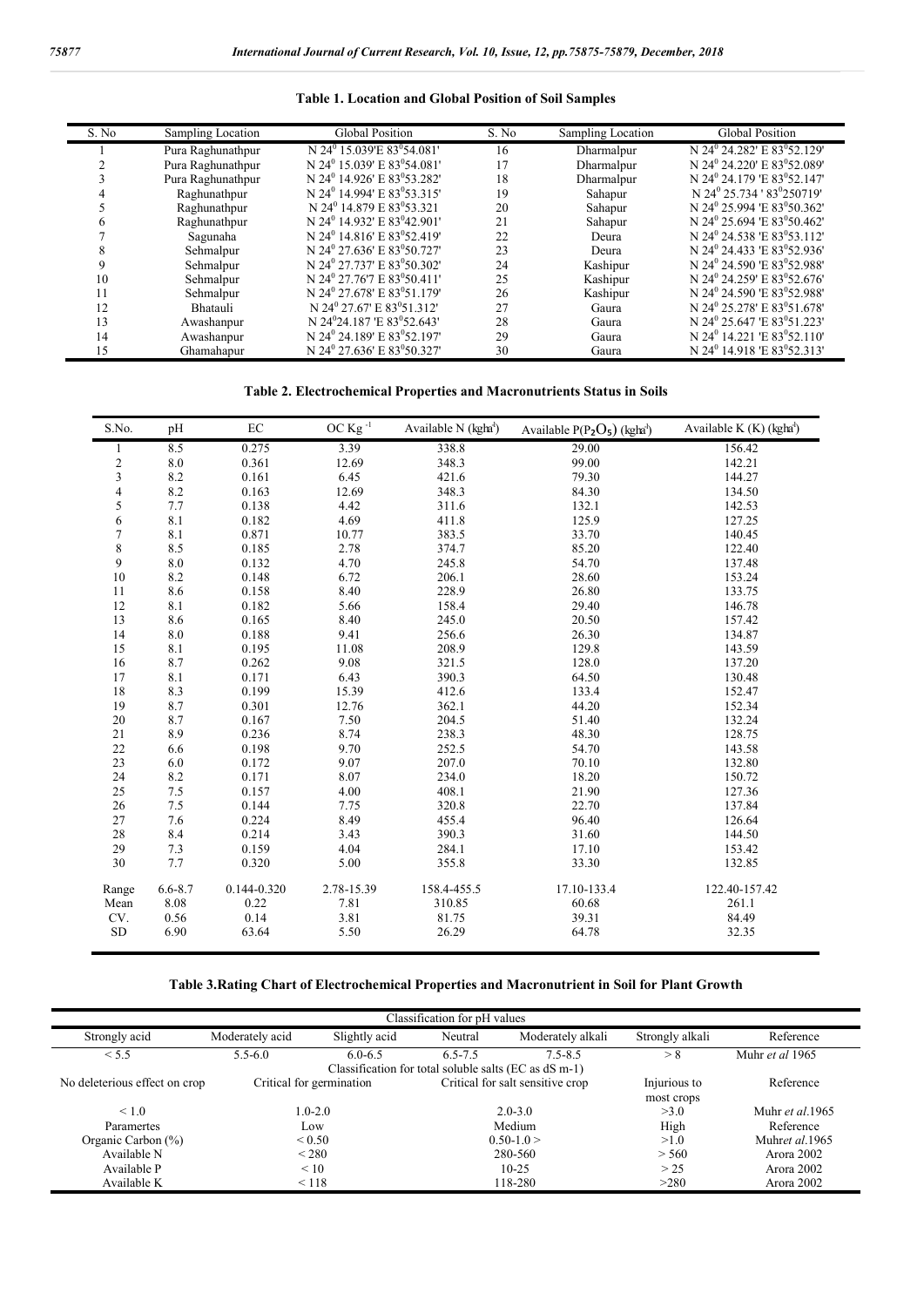

#### **Table 4. Nutrient Index Values for the Soil Samples of Study Area**



The data on plant available nitrogen, phosphorus, potassium in Varanasi district have been presented in Table 2.

**Plant Available Nitrogen:** Plant available nitrogen content in the study area of Varanasi district varied from 158.4-455.5 kg ha<sup>-1</sup> with an average of 310.85 kg ha<sup>-1</sup>. The available nitrogen content in cultivated soils of Varanasi district was low to medium range, 40% soil samples in were found in low content of available nitrogen. As the organic matter content in the study area was found low to medium range, the plant available nitrogen content in soils was observed consequently low to medium.

**Plant Available Phosphorus:** Phosphorus exists in soils in both inorganic and organic forms. A small portion of the total P is present in plant available form.

Plant available phosphorus contents in cultivated soils of Varanasi districts varied from 17.1 to 133.4 kg ha<sup>-1</sup>According to soil fertility index, more than 90% analyzed soil samples in Varanasi district are medium to high grade phosphorus; while 10% are in low category  $($   $22.5$  kg ha<sup>-1</sup> $)$ . The type of phosphorus ions present in soil solution depends on soil pH. In soils having neutral to slightly alkaline pH, the  $HPO<sub>4</sub><sup>-</sup>$  ion is the most common form. Thus, in the cultivated areas of Varanasi, the plant available phosphorus is in the form of HPO<sub>4</sub>. The original natural source of phosphorus is the mineral apatite and P released from organic matter. The simpler compounds of calcium such as mono and dicalcium phosphates are readily available for plant growth.

**Plant Available Potassium:** Potassium is one of the three major plant nutrient elements.